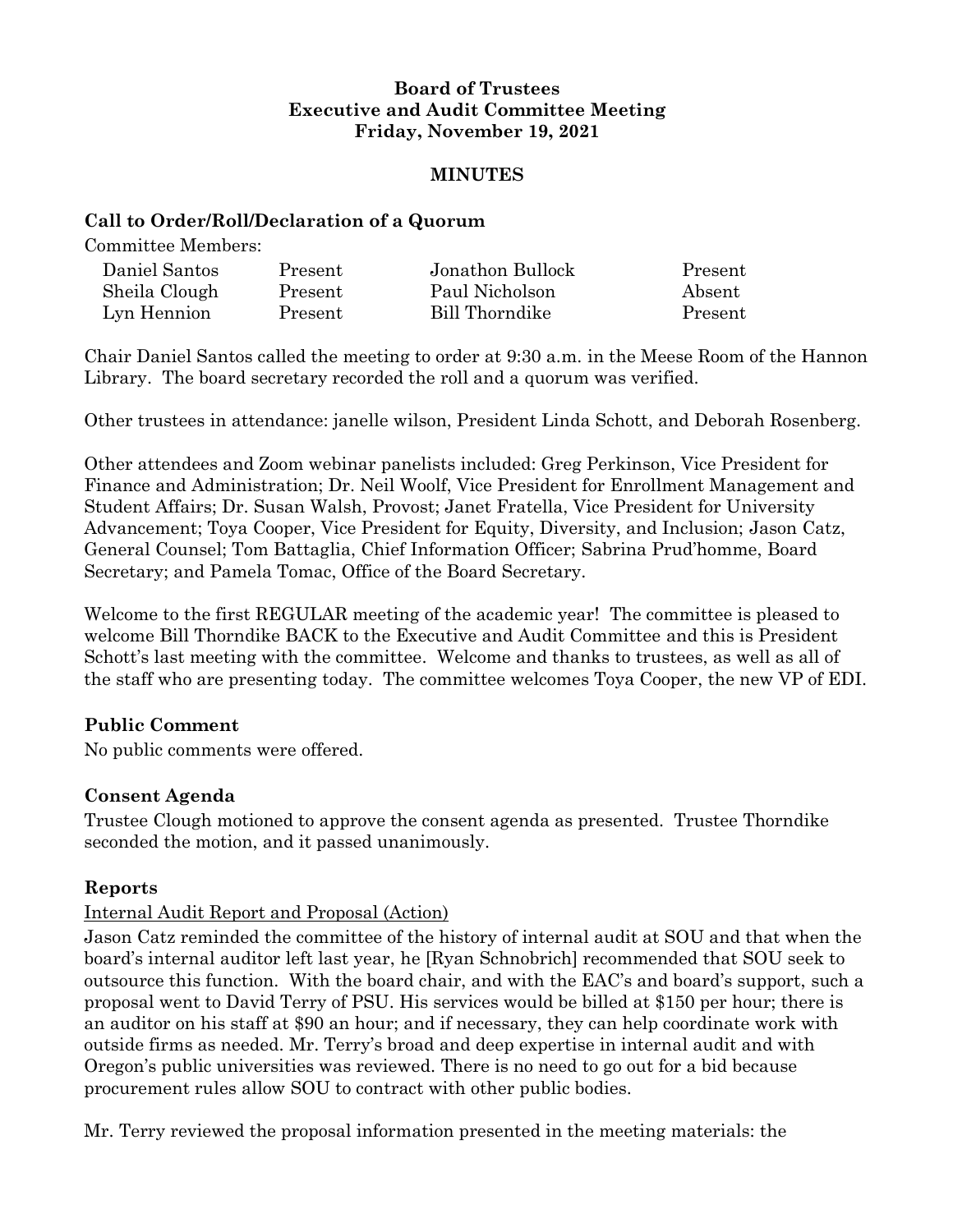engagement would be a moderate level; this is typically up to \$105K per year; it would provide 600-759 hours of service to SOU including annual risk assessment and audit plan assistance; there is a possibility of doing external audit testing with an external audit firm for a reduction in CliftonLarsonAllen's bills to SOU; a planned full audit project is included; ad hoc consulting services if requested by management; and investigative services, which SOU's general counsel would specifically request if required.

Responding to Trustee Clough, Mr. Catz replied that nothing would necessarily be missing from the job that Mr. Schnobrich accomplished, it is just a matter of scope. Mr. Terry would propose the scope and audit plan for the year.

Trustee Thorndike asked Mr. Terry his thoughts about the many millions in federal funding flowing through the university and the requirements attached to that funding millions relative to internal versus external audit services. Mr. Terry believed that because the compliance requirements of the audit are clean a review may still be beneficial to look for opportunities for efficiencies and savings.

Mr. Catz answered Chair Santos that Terry's would be a year-to-year contract and not a 5 year engagement. Mr. Catz confirmed that there is not a minimum or maximum and that if the need is above or below, the rate will reflectively cost or save more. Chair Santos added that the information would be held confidentially and will not be stored on PSU's servers. Mr. Catz confirmed that safeguards will be in place. Responding to Trustee Hennion, Mr. Catz said that costs were expected to be more efficient than an outside firm not experienced with SOU.

Trustee Thorndike commented that this is an exciting, wonderful solution since the internal audit is so important. Trustee Thorndike added that his perspective was that under the Oregon University system did SOU rarely get enough attention. This is a model solution and agrees with the concept of having an effective compliance officer.

Trustee Thorndike moved to approve and recommend the internal audit proposal to the full board. Trustee Hennion seconded the motion, and it passed unanimously.

## **Action, Information and Discussion Items**

## Proposed 2022-2023 Committee Meeting Schedule (Action)

Trustee Hennion moved to approve the new calendar schedule as presented. Trustee Thorndike seconded the motion, and it passed unanimously.

# Discussion of University Leadership Transitions

## *Acting University President and Transition Support for SOU President*

Board Chair Santos said that as the board entered into negotiations with Dr. Bailey, a start date was agreed upon for January 15, 2022. As President Schott retires as of December 31, 2021, there will be a 2-week gap in leadership. Consistent with the board's policy on appointment of a university president, Board Chair Santos saw the need to have an acting president on campus, interviewed Provost Walsh, also reviewed other options and the policy. This committee meeting today fulfills the requirement of consultation with the Executive Committee on the matter. It is recommended for the committee's consideration that Provost Susan Walsh be appointed as acting president from January 1 to January 14, 2022. The committee does not need to act on this item but is requested to support this course of action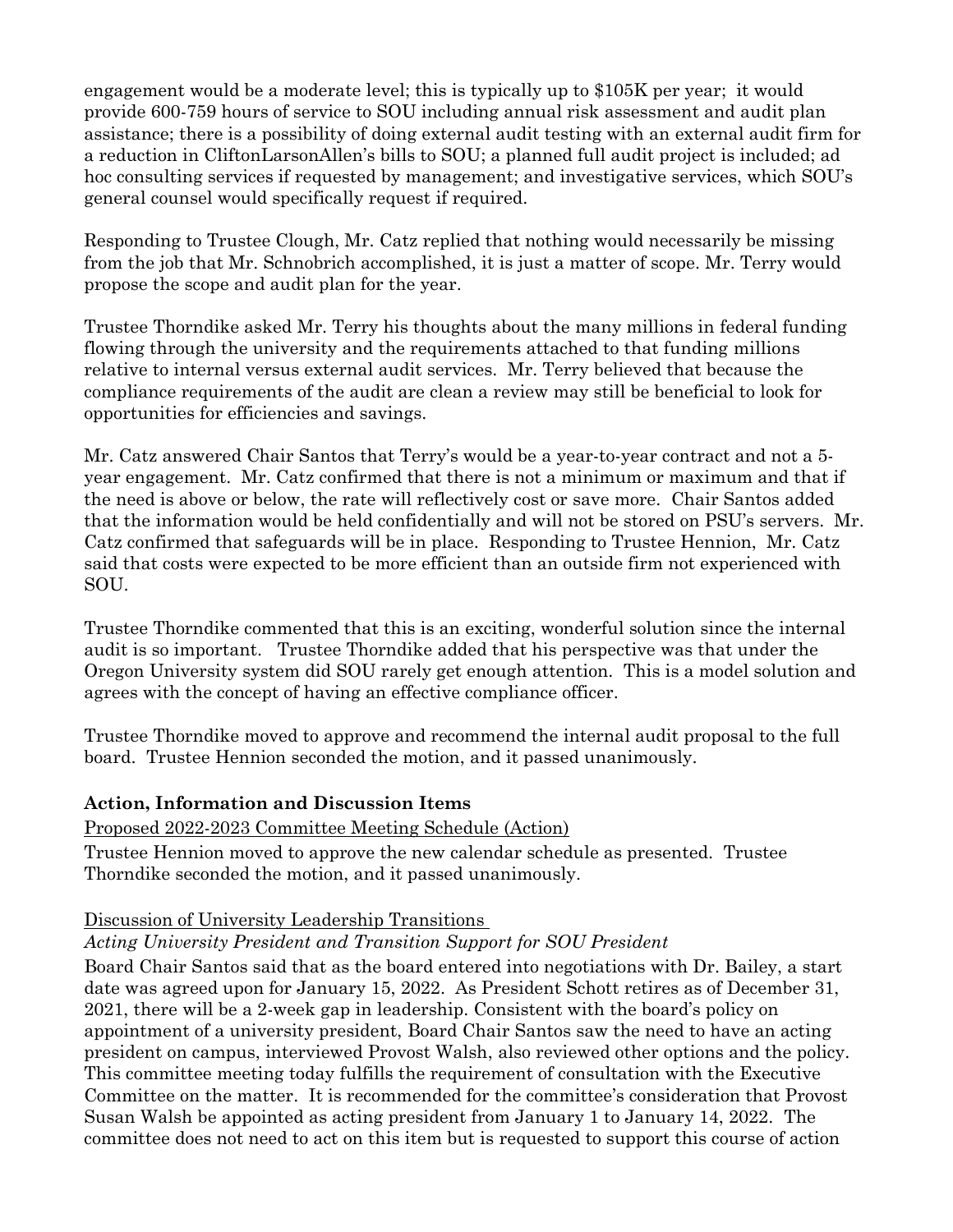when presented to the board later this afternoon.

Trustee Clough noted that Provost Walsh has been an incredible leader. Trustee Hennion said that this is an excellent idea. Vice Chair Bullock added that having coverage over this period is a brilliant move and appreciates that Provost Walsh is available to serve the university in this capacity. Trustee Thorndike noted that the hierarchy relative to coverage in this role is usually the Provost's responsibility and he also fully endorses this action.

Regarding transition support for the new president, Dr. Schott has also agreed to a consulting contract to be available on reserve until June, as needed beginning January 1, 2022.

## University President's Annual Evaluation [Executive Session Pursuant to ORS 192.660(2)(f) and (i)]

Chair Santos stated that the committee would enter into executive session to review and evaluate the employment-related performance of the chief executive officer and to consider information or records that are exempt by law from public inspection. Pursuant to ORS 192.660 (6), no final action would be taken or final decision made in the executive session. He said at the end of the executive session, the committee would return to open session and welcome members of the public back to the videoconference (if any remain).

Chair Santos asked if any members of the media were present, as pursuant to ORS 192.660 (4), representatives of the news media shall be allowed to attend this executive session, but were specifically directed not to report on or otherwise disclose any of the deliberations or anything said about these subjects during the executive session, except to state the general subject of the session as previously announced. No members of the media were present.

In addition to the board members, the following persons were permitted to remain for the executive session: Dr. Linda Schott and Sabrina Prud'homme.

The audio recording was stopped and the committee began its executive session. In concluding the executive session, Chair Santos returned the meeting to open session.

## University President's Goals (Action)

President Schott reviewed the highlights of her goals, which were written in August during the last COVID surge. President Schott said that the main goals were preparing a transition plan for the new president, continuing to make SOU a more diverse and equitable institution by hiring the VP of EDI, strengthening campus governance by creating the newly formed Staff Assembly, and the last goal was leading the campus through the Fall Term in the best interests of students, employees, and the larger community.

Vice Chair Bullock moved to approve the president's goals. Trustee Clough seconded the motion, and it passed unanimously.

#### **Future Meetings**

The next meeting of this committee is scheduled to take place on January 21, 2022.

# **Adjournment**

The meeting adjourned at 10:45 a.m.